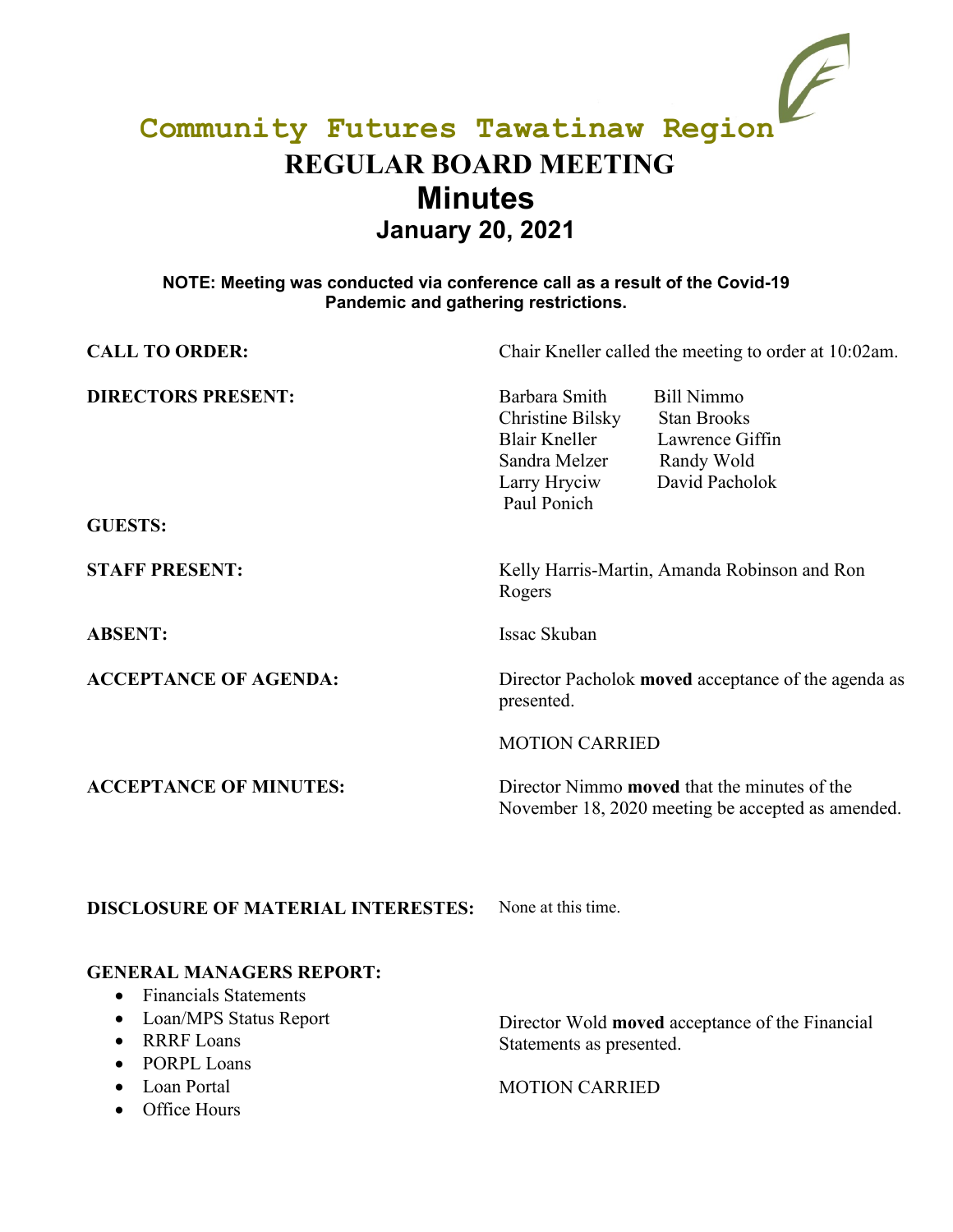- CFTR Capacity Building/Networking/Marketing
- CFTR Course Offerings
- Power Up North Conference 2020 and 2021
- Landing Valley Destination Region
- LoveLocal Morinville
- Human Resources/Safety Policies

Director Melzer **moved** to accept the General Managers Report as presented.

## **COMMUNICATIONS & MARKETING REPORT:**

Facebook/Instagram

#### **YOUTH IN BUSINESS REPORT:**

-Bizkids, Adulting, Lemonade Day

MOTION CARRIED

Director Smith **moved** to accept the Communications and Marketing Report as presented.

MOTION CARRIED

Director Pacholok **moved** to accept the Communications and Marketing Report as presented.

MOTION CARRIED

**OTHER BUSINESS:**<br>- Operations Plan 2021-22

Director Giffin **moved** acceptance of the 2021-2022 Operation Plan as presented

Director Hryciw seconded the motion.

MOTION CARRIED

Director Brooks **moved** that we apply for an interest transfer for \$117,483 to be moved from the investment account to the operations account upon WD approval.

Director Smith **seconded** the motion.

MOTION CARRIED